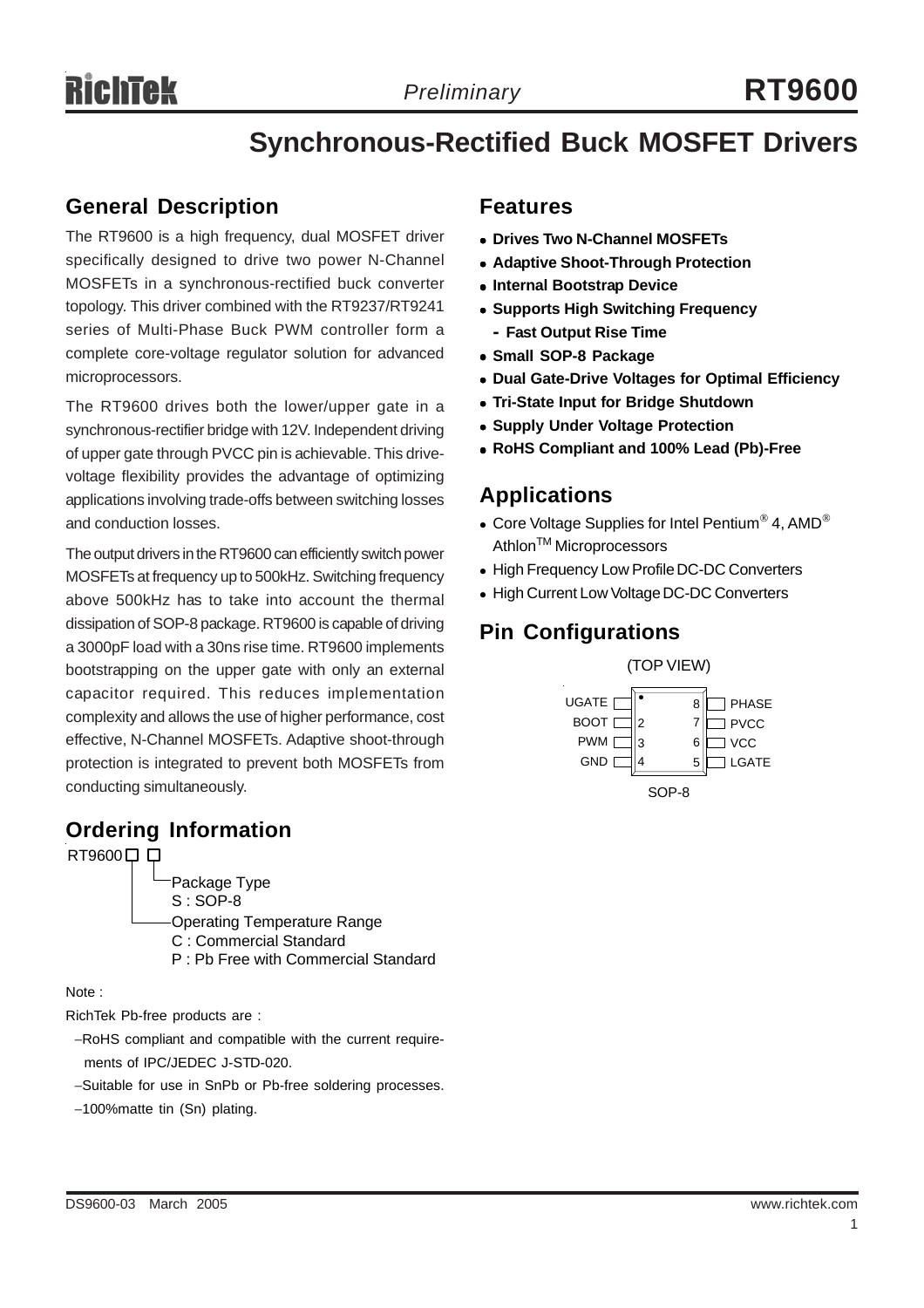## **Typical Application Circuit**



## **Functional Pin Description**

| Pin No.           | <b>Pin Name</b> | <b>Pin Function</b>                                                                                   |  |  |  |  |
|-------------------|-----------------|-------------------------------------------------------------------------------------------------------|--|--|--|--|
|                   | <b>UGATE</b>    | Upper Gate Drive Output. Connect to gate of high-side power N-Channel MOSFET                          |  |  |  |  |
| 2                 | <b>BOOT</b>     | Floating bootstrap supply pin for upper gate drive.                                                   |  |  |  |  |
| 3                 | <b>PWM</b>      | Input PWM signal for controlling the driver.                                                          |  |  |  |  |
| $\overline{4}$    | <b>GND</b>      | Ground                                                                                                |  |  |  |  |
| 5                 | LGATE           | Lower gate drive output. Connect to gate of low-side power N-Channel MOSFET.                          |  |  |  |  |
| 6                 | VCC             | +12V Supply Voltage                                                                                   |  |  |  |  |
| 7                 | <b>PVCC</b>     | Upper Gate Drive Supply Bias. Typical +12V                                                            |  |  |  |  |
| <b>PHASE</b><br>8 |                 | Connect this pin to the source of the high-side MOSFET and the drain of the low-side<br><b>MOSFET</b> |  |  |  |  |

## **Function Block Diagram**

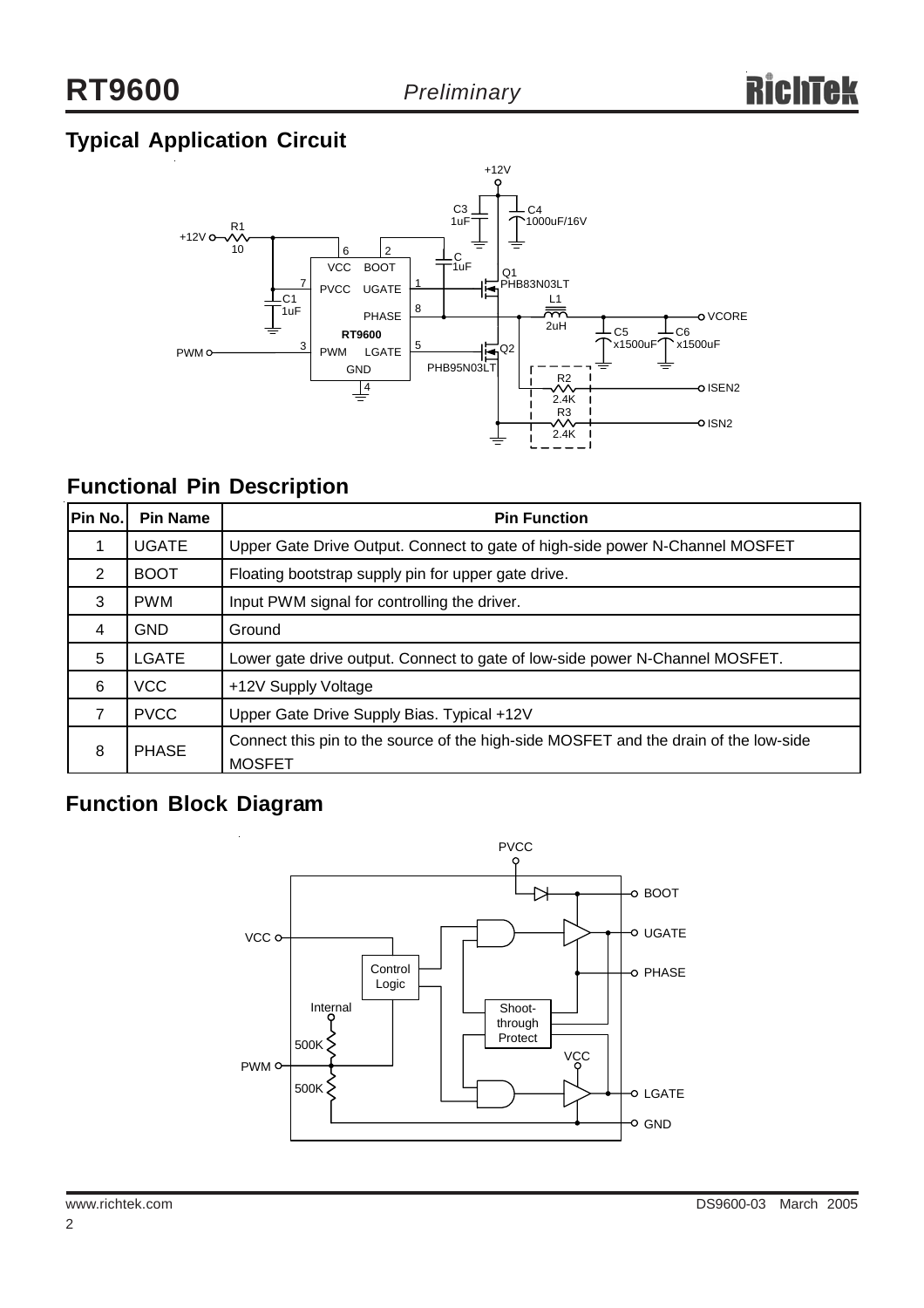## **Absolute Maximum Ratings**

| • PHASE to GND                                 |  |
|------------------------------------------------|--|
|                                                |  |
|                                                |  |
|                                                |  |
| • BOOT to GND                                  |  |
|                                                |  |
|                                                |  |
|                                                |  |
|                                                |  |
| • Power Dissipation, $P_D @ T_A = 25^{\circ}C$ |  |
|                                                |  |
| • Package Thermal Resistance                   |  |
|                                                |  |
|                                                |  |
|                                                |  |
|                                                |  |
|                                                |  |
| • EDS Level                                    |  |
|                                                |  |
|                                                |  |

## **Electrical Characteristics**

| <b>Parameter</b>                     | Symbol                   | <b>Test Conditions</b>                                                                                          | Min   | Typ  | <b>Max</b>     | <b>Units</b> |  |
|--------------------------------------|--------------------------|-----------------------------------------------------------------------------------------------------------------|-------|------|----------------|--------------|--|
| <b>V<sub>CC</sub></b> Supply Current |                          |                                                                                                                 |       |      |                |              |  |
| <b>Bias Supply Current</b>           | $I_{VCC}$                | $f_{\text{PWM}} = 250$ kHz, $V_{\text{PVCC}} = 12V$ ,<br>$C_{boot} = 0.1 \mu F$ , $R_{phase} = 20 \Omega$       | --    | 5.2  | 6              | mA           |  |
| <b>Power Supply Current</b>          | <b>I</b> <sub>PVCC</sub> | $f_{\text{PWM}} = 500$ kHz, $V_{\text{PVCC}} = 12V$ ,<br>--<br>$C_{boot} = 0.1 \mu F$ , $R_{phase} = 20 \Omega$ |       | 3.7  | 5              | mA           |  |
| <b>Power-On Reset</b>                |                          |                                                                                                                 |       |      |                |              |  |
| V <sub>CC</sub> Rising Threshold     |                          |                                                                                                                 | 9.1   | 9.6  | 10             | V            |  |
| V <sub>CC</sub> Falling Threshold    |                          |                                                                                                                 | 7.5   | 8.1  | 8.5            | V            |  |
| Output                               |                          |                                                                                                                 |       |      |                |              |  |
| <b>Upper Drive Source</b>            | RUGATE                   | $V_{VCC}$ = 12V, $V_{PVCC}$ = 12V                                                                               | --    | 1.5  | --             | Ω            |  |
| <b>Upper Drive Sink</b>              | RUGATE                   | $V_{VCC}$ = 12V, $V_{PVCC}$ = 12V                                                                               | $- -$ | 1.45 | $\overline{2}$ | Ω            |  |
| <b>Lower Drive Source</b>            | RLGATE                   | $V_{VCC}$ = 12V, $V_{PVCC}$ = 12V                                                                               | --    | 1.6  | --             | Ω            |  |
| <b>Lower Drive Sink</b>              | RLGATE                   | $V_{VCC}$ = $V_{PVCC}$ = 12V                                                                                    | --    | 0.75 |                | Ω            |  |

*To be continued*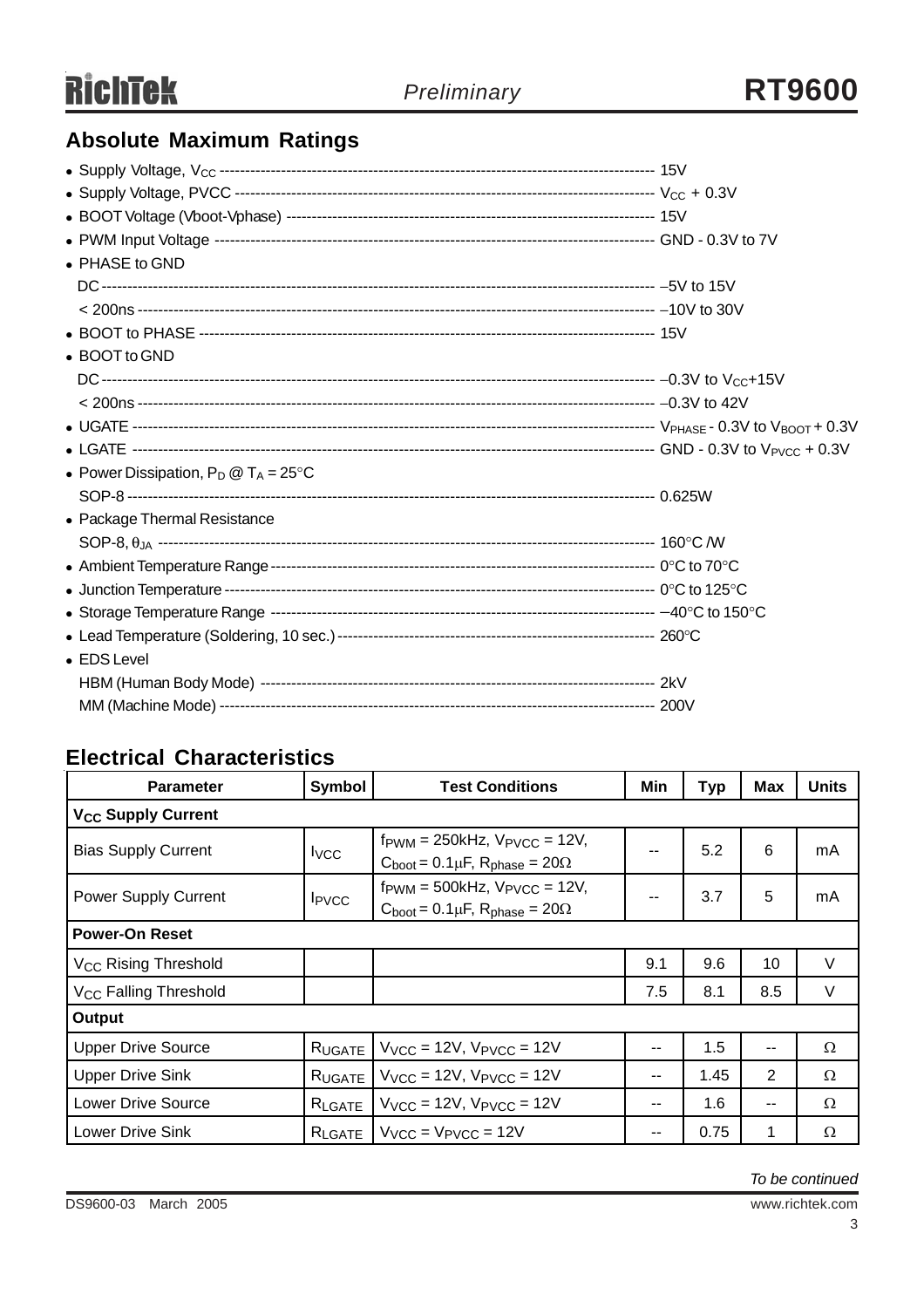**RT9600** *Preliminary*

| <b>Parameter</b>                  | Symbol | <b>Test Conditions</b>                              | Min | <b>Typ</b> | Max | <b>Units</b> |
|-----------------------------------|--------|-----------------------------------------------------|-----|------------|-----|--------------|
| <b>PWM Input</b>                  |        |                                                     |     |            |     |              |
| Maximum Input Current             |        | $V_{\text{PWM}} = 0$ or 5V                          | --  | 60         | --  | μA           |
| <b>PWM Floating Voltage</b>       |        | $V_{CC} = 12V$                                      | --  | 1.9        | --  | V            |
| <b>PWM Rising Threshold</b>       |        |                                                     | --  | 3.7        | --  | $\vee$       |
| <b>PWM Falling Threshold</b>      |        |                                                     | --  | 1.1        | --  | $\vee$       |
| <b>UGATE Rise Time</b>            |        | $V_{\text{PVCC}} = V_{\text{VCC}} = 12V$ , 3nF load | --  | 30         | --  | ns           |
| <b>LGATE Rise Time</b>            |        | $V_{\text{PVCC}} = V_{\text{VCC}} = 12V$ , 3nF load | --  | 30         | --  | ns           |
| <b>UGATE Fall Time</b>            |        | $V_{\text{PVCC}} = V_{\text{VCC}} = 12V$ , 3nF load | --  | 40         | --  | ns           |
| <b>LGATE Fall Time</b>            |        | $V_{\text{PVCC}} = V_{\text{VCC}} = 12V$ , 3nF load | --  | 30         | --  | ns           |
| <b>UGATE Turn-Off Propagation</b> |        | $V_{\text{PVCC}} = V_{\text{VCC}} = 12V$ , 3nF load | $-$ | 60         | --  | ns           |
| <b>LGATE Turn-Off Propagation</b> |        | $V_{\text{PVCC}} = V_{\text{VCC}} = 12V$ , 3nF load | --  | 45         | --  | ns           |
| Shutdown Window                   |        |                                                     | 1.1 |            | 3.7 | $\vee$       |

## **Application Information**

The RT9600 is designed to drive both high side and low side N-channel MOSFET through externally input PWM control signal. It has power on protection function which held UGATE and LGATE low before  $V_{CC}$  up across the rising threshold voltage. After the initialization, the PWM signal takes the control. The rising PWM signal first forces the LGATE signal turns low then UGATE signal is allowed to go high just after a non-overlapping time to avoid shootthrough current. The falling of PWM signal first forces UGATE to go low. When UGATE and PHASE signal reach a predetermined low level, LGATE signal is allowed to turn high. The non-overlapping function is also presented between UG and LG signal transient.

The PWM signal is recognized as high if above rising threshold and as low if below falling threshold. Any signal level in this window is considered as tri-state, which causes turn-off of both high side and low-side MOSFET. When PWM input is floating (not connected), internal divider will pull the PWM to 1.9V to give the controller a recognizable level. The maximum sink/source capability of internal PWM reference is 60µA.

The PVCC pin provides flexibility of high side MOSFET gate drive voltage. If 8V, for example, is applied to PVCC, then high side MOSFET gate drive is 8V-1.5V(approximately, internal diode plus series resistance voltage drop).

The RT9600 typically operates at frequency of 200~250kHz. A 1N4148 diode connecting PVCC and BOOT is recommended for higher operating frequency.

## **Test Conditions**

The  $C_U$  and  $C_L$  capacitors in the test circuit are high side and low side low capacitors. The  $20\Omega$  resistor between PHASE and ground is implemented as the load of the buck converter.

For output resistance, typical voltage/current measurements are made to calculate the  $R_{DS(ON)}$ . It should be noted that source of both high side and low side drivers are both current controlled current sources, the output resistance is acquired by interpolation.



4